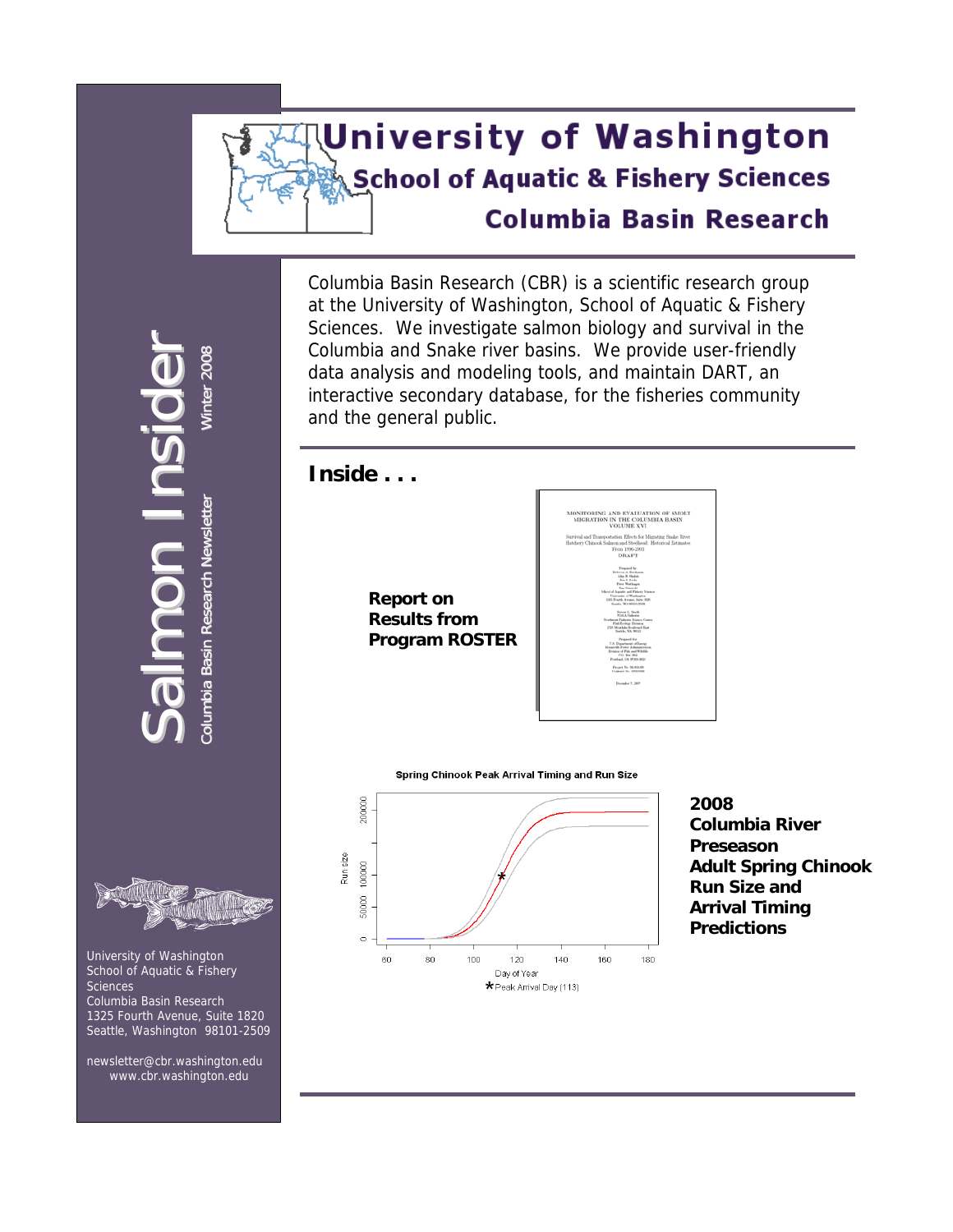## **Report on Results from Program ROSTER Analyses**

Historical estimates of survival and transportation effects for PIT-tagged hatchery salmon and steelhead tagged and released in the Snake River Basin from 1996 to 2003 have been calculated using Program ROSTER (River-Ocean Survival and Transportation Effects Routine). The results are presented in the technical report, Survival and Transportation Effects for Migrating Snake River Hatchery Chinook Salmon and Steelhead: Historical Estimates from 1996-2003, Volume XVI of the Bonneville Power Administration series on "Monitoring and Evaluation of Smolt Migration in the Columbia Basin." This series is accessible through Pisces, and our report is also available on the internet [\(M&E Volume XVI](http://pisces.bpa.gov/release/documents/documentviewer.aspx?doc=P104897)).

The report is based on analyses by Program ROSTER of historical data on a total of 3,602,547 tagged fish in 40 release groups from the Snake River Basin. The report provides annual estimates of the following: smolt-to-adult return ratio (SAR), juvenile inriver survival from Bonneville to Lower Granite, ocean return probability from Bonneville to Bonneville, and adult upriver survival from Bonneville to Lower Granite. Annual estimates of transport-inriver (T/I) ratios and differential post-Bonneville mortality  $(D)$  are reported on both a system-wide basis for all transport dams and also a dam-specific basis. Highlighted below are some of the results.

**SARs.** Average annual SARs, 1996- 2003, for PIT-tagged hatchery salmon and steelhead from the Snake River Basin were estimated to be:

0.71% ( $SE = 0.18\%$ ) for hatchery spring Chinook salmon, omitting jack returns.

- 1.15% ( $SE = 0.31\%$ ) for hatchery summer Chinook salmon, omitting jack returns.
- 0.45% ( $SE = 0.11\%$ ) for hatchery steelhead, including jack returns (see Fig. 1).



**Figure 1.** Point estimates and 95% confidence intervals for smolt-to-adult ratio (SAR) for tagged hatchery nontransported steelhead from the Snake River Basin.

Only for the release years 1999 and 2000 did the Chinook salmon SARs approach the target goal of 2% identified by the Northwest Power and Conservation Council as the minimum SAR for recovery.

**T/I Ratio.** Program ROSTER estimated systemwide T/I, which are averages of dam-specific T/I ratios based on dams with at least 5000 tagged fish transported. The weights are calculated as the probability of being transported at each dam. The systemwide T/I compares observed SARs under the existing transport system with expected SARs as if the transport system did not exist. Estimates of 1.0 indicate the transport system has *no* effect on SARs; estimates <1.0 indicate the transportation decreases SARs; and estimates > 1.0 indicate the program *increases* SARs.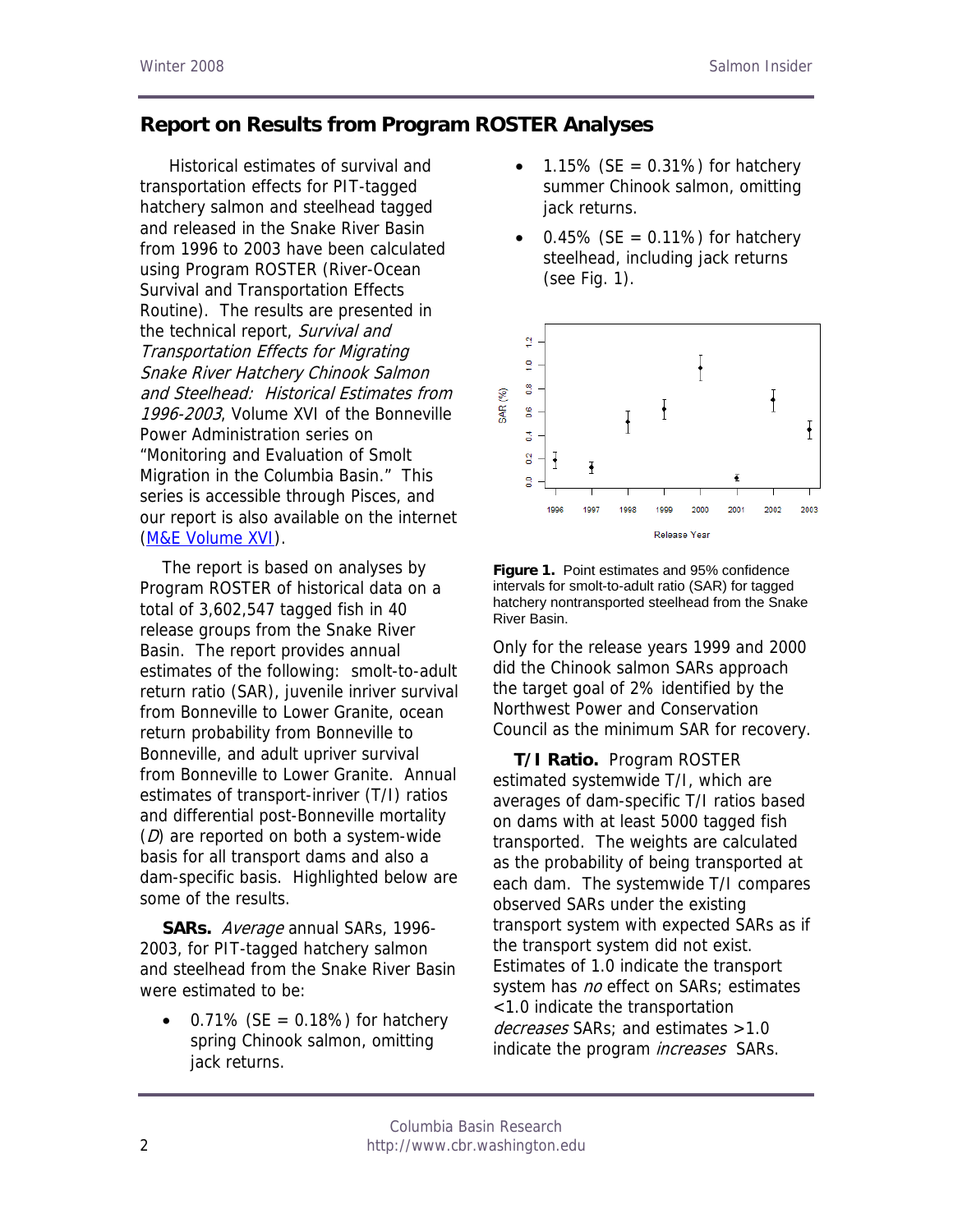Too few steelhead were transported to analyze transport effects under Program ROSTER. For hatchery Chinook salmon tagged and released from the Snake River Basin from 1996 to 2003, geometric means were estimated as follows:

The 2001 release groups for spring and summer Chinook salmon were excluded due to high uncertainty on the estimates for that low flow year. In that year, T/I ratios were exceedingly high and would inflate these annual averages.

**Mortality.** Program ROSTER calculates Total Integrated Mortality as a measure of the contributions to overall mortality from different life stages that are invariant to the order of these life stages. Again, these results are based on hatchery fish PIT-tagged and released from the Snake River Basin from 1993- 2006. The ocean life stage accounted for most of the Total Integrated Mortality for the hatchery fish in the study, specifically:

- 87% ( $SE = 1.3%$ ) of the Total Integrated Mortality for hatchery spring Chinook salmon (see Fig. 2).
- 84% ( $SE = 2.4%$ ) of the Total Integrated Mortality of hatchery summer Chinook salmon (2001 releases were excluded due to insufficient data).
- 1.15 ( $SE = 0.03$ ) for hatchery spring Chinook salmon, excluding the 2001 release group.
- 1.28 ( $SE = 0.13$ ) for hatchery summer Chinook salmon, excluding the 2001 and 2002 release groups.
- $74\%$  (SE = 3.7%) of the Total Integrated Mortality of hatchery steelhead (2001 releases were excluded due to insufficient data).

The inriver juvenile component contributed:

- 9.2% ( $SE = 1.3%$ ) of the Total Integrated Mortality for hatchery spring Chinook salmon (see Fig. 2).
- 11.6% ( $SE = 2.1\%$ ) of the Total Integrated Mortality of hatchery summer Chinook salmon (2001 releases were excluded due to insufficient data).
- 21.8% ( $SE = 3.6%$ ) of the Total Integrated Mortality of hatchery steelhead (2001 releases excluded due to insufficient data).

For more information, the report in pdf form is also available upon request (newsletter@cbr.washington.edu).



#### Columbia Basin Research http://www.cbr.washington.edu 3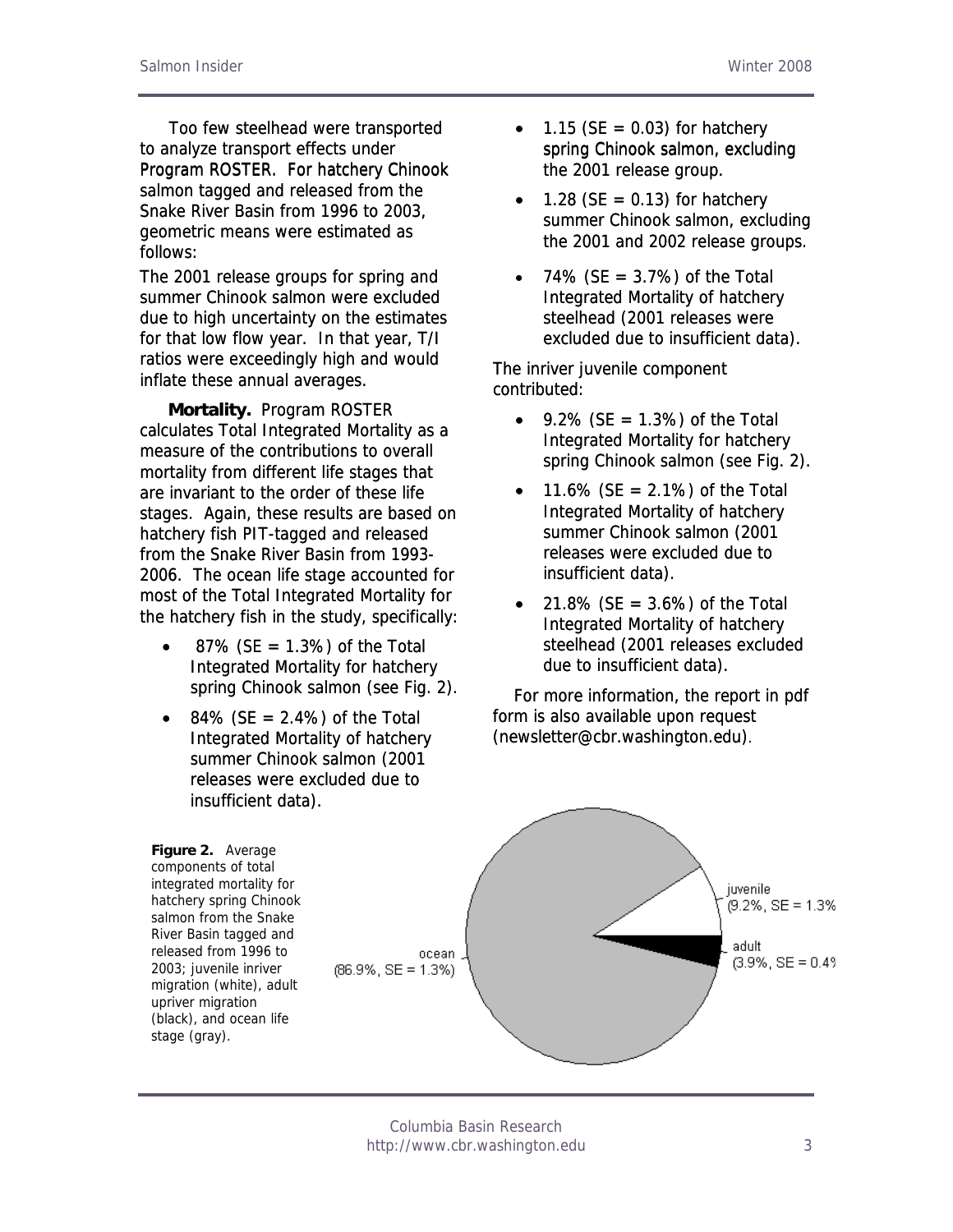## **2008 Columbia River Preseason Adult Spring Chinook Salmon Run Size and Arrival Timing Predictions**

We are pleased to announce the release of Columbia Basin Research's [2008 Adult Spring Chinook Preseason](http://www.cbr.washington.edu/crisprt/adult_preseason.html)  [forecasts](http://www.cbr.washington.edu/crisprt/adult_preseason.html), which now include mean run timing as well as run size.

The CBR 2008 preseason Adult Spring Chinook prediction is for an above average run size with the peak returns occurring about April 22 (Figure 3).



**Figure 3.** Peak Arrival Day and run size determined by fitting the spring run to a normal distribution (1982-2007). Points are in center of text. 2008 (in blue) represents the estimated timing and run size. The 2008 timing prediction produced by the Genetics and Environment Timing model. Counts based on regression of historic counts to previous year's jacks.

In the CBR [Adult Spring Chinook](http://www.cbr.washington.edu/crisprt/adult_preseason.html)  [Preseason Forecasts](http://www.cbr.washington.edu/crisprt/adult_preseason.html) web page, we include information about the [Columbia](http://www.dfw.state.or.us/fish/OSCRP/CRM/index.asp)  [River Fisheries](http://www.dfw.state.or.us/fish/OSCRP/CRM/index.asp) (CRM) preseason run size prediction. The CRM is responsible for the management of the anadromous fish runs and fisheries of the Columbia River. CRM develops harvest regulations in cooperation with federal and state agencies and Native American tribes and nations an in accordance with the  $U.S.$  vs.

Oregon. Their 2008 preseason run size forecast for Upriver Spring Chinook is 269,300 fish. The Upriver Spring Chinook forecast is date-based (data through 6/15) and includes Snake River summer Chinook. The CRM forecast is based on age-specific linear regressions of cohort returns in previous run years.

For 2008, we use two methods to predict run size and arrival time of adult spring Chinook at Bonneville Dam.

- The first method is date-based and defines the salmon run as between March 15 and June 15. This method is used by the Escapement Forecaster program to produce the preseason run size prediction for 2008 of 307,000 fish. The June 15 cutoff date has been used since 2005 to best match the estimate and run dates used by the CRM.
- The second method is fit-based and defines run size with a normal arrival distribution and no cutoff dates (Figure 3). The 2008 preseason run size prediction is 197,500 spring Chinook. This method is used in conjunction with the Genetics and Environment Timing model to predict peak arrival day.

Figure 4 illustrates the difference between the two methods and the portion of the combined runs that are predicted.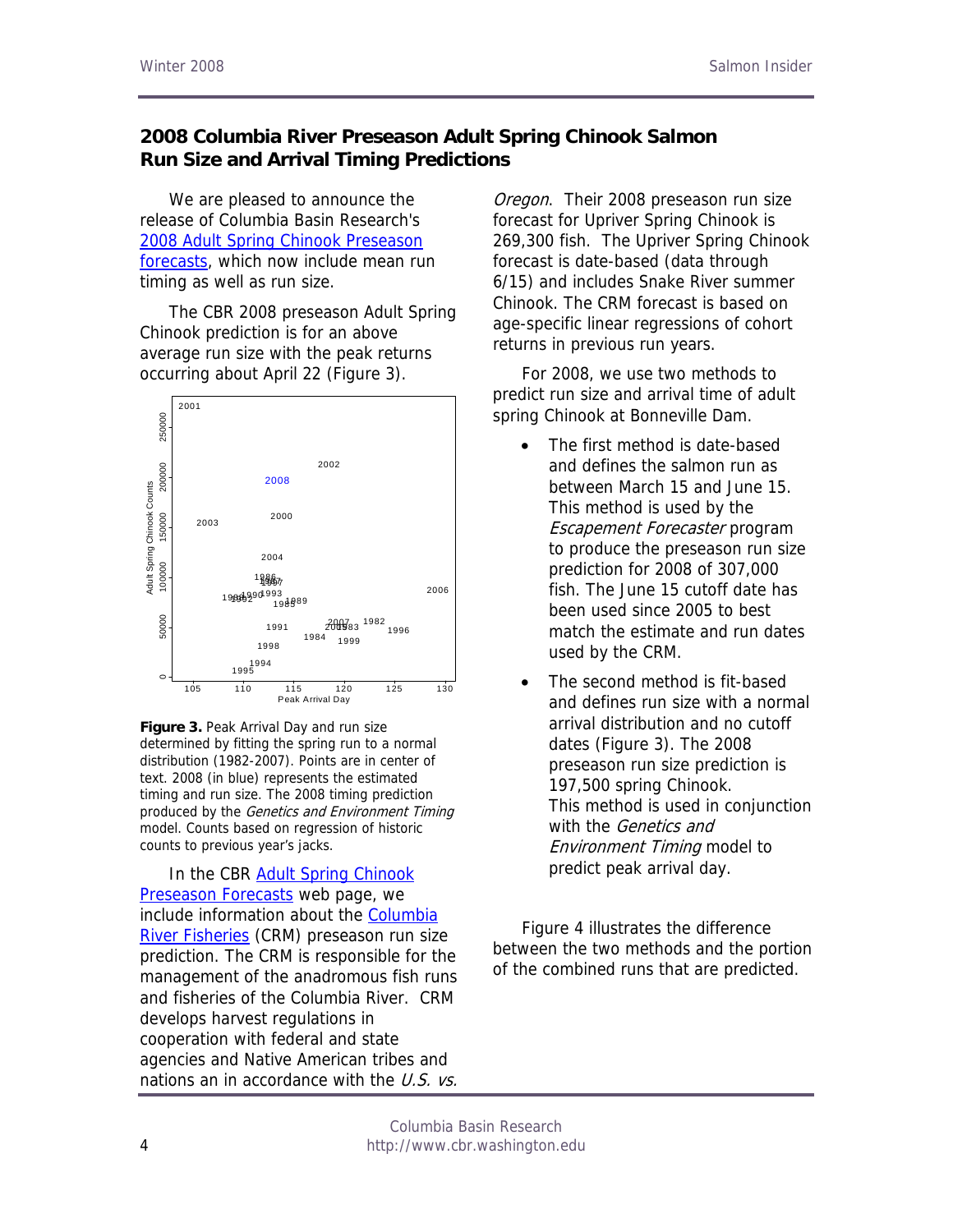

**Figure 4.** Passage counts of adult and jack Chinook salmon at Bonneville Dam in 2006 showing the trimodal pattern. The thin line depicts the observed counts. The thick lines depict fitted Gaussian functions for spring, summer and fall runs. The fixed spring run cutoff date (June 15) is depicted with a vertical red line.

#### **Arrival Distribution and Run Peak**

The duration of the spring Chinook salmon run is defined by two methods. The *Escapement Forecaster* applies the cutoff date used for management of inriver harvest; the run is the total number of adult spring Chinook salmon passing Bonneville Dam between March 15 and June 15. The Genetics and Environment Timing model, a better ecological characterization of the spring run, simultaneously describes the distributions of the spring, summer, and fall runs by fitting three superimposed normal distributions to the combined run. The mean arrival date of each normal distribution characterizes the arrival peak independent of the method used to determine run size. See [Run timing of](http://www.cbr.washington.edu/papers/chinook.run.timing.2007.html)  [adult Chinook salmon passing Bonneville](http://www.cbr.washington.edu/papers/chinook.run.timing.2007.html)  [dam on the Columbia River](http://www.cbr.washington.edu/papers/chinook.run.timing.2007.html) (white paper) for further details.

#### **Genetics and Environment Timing Model Preseason Prediction**

The spring Chinook Peak Run Timing prediction is based on indices of the run's genetically-based run timing plus indices of the ocean and river currents fish encounter on their homeward migration. The genetic run timing basis is inferred from the timing of the previous year's jack run. The effects of ocean currents encountered by both jacks and adult fish approaching the Columbia River are inferred from the January coastal downwelling indices in the years of their respective returns. The river velocities jacks and adults encounter are inferred from river flows in the month prior to their arrivals at Bonneville Dam. The model, calibrated with data between 1978 and 2007, has an  $r^2 = 0.78$ . A manuscript describing the run timing model is in review (Anderson and Beer, submitted to Ecological Applications).